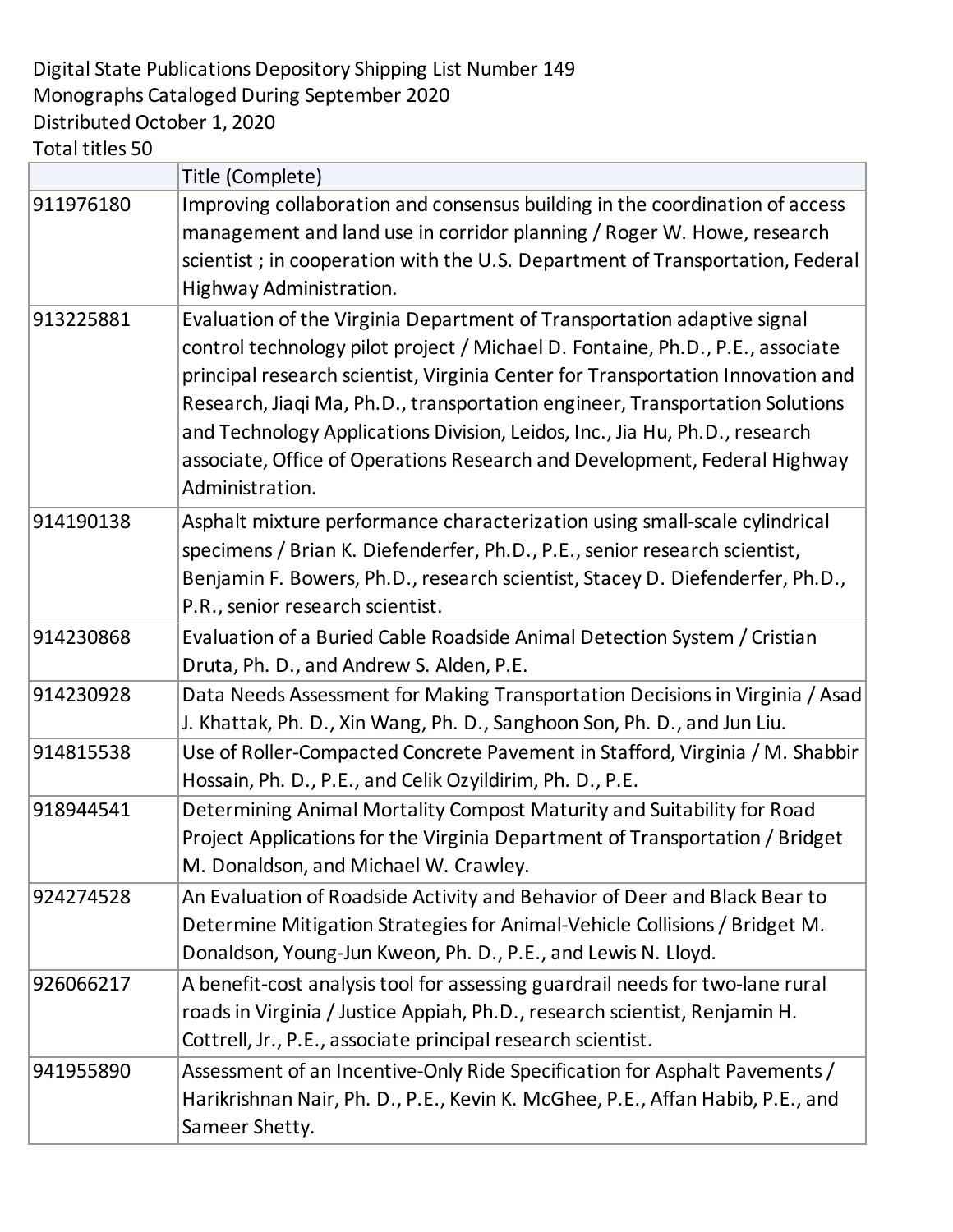## Digital State Publications Depository Shipping List Number 149 Monographs Cataloged During September 2020 Distributed October 1, 2020

Total titles 50

| 945662586  | Work Zone Safety Performance Measures for Virginia / Young-Jun Kweon, Ph.         |
|------------|-----------------------------------------------------------------------------------|
|            | D., P.E., In-Kyu Lim, Ph. D., P.E., and Michael D. Fontaine, Ph. D., P.E.         |
| 946883117  | Investigation of Truck Mounted Attenuator (TMA) Crashes in Work Zones in          |
|            | Virginia / Benjamin H. Cottrell, Jr., P.E.                                        |
| 949904262  | Use of Lightweight Concrete for Reducing Cracks in Bridge Decks /                 |
|            | Harikrishnan Nair, Ph. D., P.E., Celik Ozyildirim, Ph. D., P.E., and Michael M.   |
| 949905343  | Evaluation of Bridge Deck With Shrinkage-Compensating Concrete /                  |
|            | Harikrishnan Nair, Ph. D., P.E., Celik Ozyildirim, Ph. D., P.E., and Michael M.   |
| 949905382  | Improving Mixture Durability Through Design Gyrations, Air Voids, and Binder      |
|            | Content / Samer W. Katicha, Ph. D., and Gerardo W. Flintsch, Ph. D., P.E.         |
| 952414200  | Use of Electrochemical Chloride Extraction and Associated Repairs to Extend       |
|            | the Beneficial Life of Reinforced Concrete Substructures / Stephen R. Sharp.      |
| 953692930  | Methodology for Ranking Relative Importance of Structures to Virginia's           |
|            | Roadway Network / Audrey K. Moruza, Adam D. Matteo, P.E, Jonathan C.              |
|            | Mallard, P.E., Jeffrey L. Milton, Prasad L. Nallapaneni, P.E., and Rex L. Pearce, |
|            | P.E.                                                                              |
| 953693081  | Trip Generation at Virginia Agritourism Land Uses / Peter B. Ohlms, AICP.         |
| 1196830996 | First aid guide for child care and school emergencies / Virginia Department of    |
|            | Health.                                                                           |
| 1196830997 | Sickle Cell disease / Virginia Department of Health, Virginia Sickle Cell         |
|            | Awareness Program.                                                                |
| 1196831316 | Best management practices : water bars and rolling dips: examples / Virginia      |
|            | Department of Forestry.                                                           |
| 1196831460 | Effects of planting date (month) on longleaf pine survival in Virginia / Jerre    |
|            | Creighton and Scott Bachman, Department of Forestry Research Program              |
|            | Manager and Senior Area Forester.                                                 |
| 1196831472 | Virginia Century Forest Program: celebrating and recognizing family               |
|            | dedication to forestry and conservation / Virginia Department of Forestry.        |
| 1196831639 | Best management practices : streamside management zones (SMZs):                   |
|            | examples / Virginia Department of Forestry.                                       |
| 1196831640 | Guidelines for healthcare procedures in schools / Virginia Department of          |
| 893979025  | Investigating the Cost-Effectiveness of Nutrient Credit Use As an Option for      |
|            | Stormwater Permitting Requirements / Alicia L. Nobles, Hillary D. Goldstein,      |
|            | Jonathan L. Goodall, Ph. D., and G. Michael Fitch, Ph. D.                         |
|            |                                                                                   |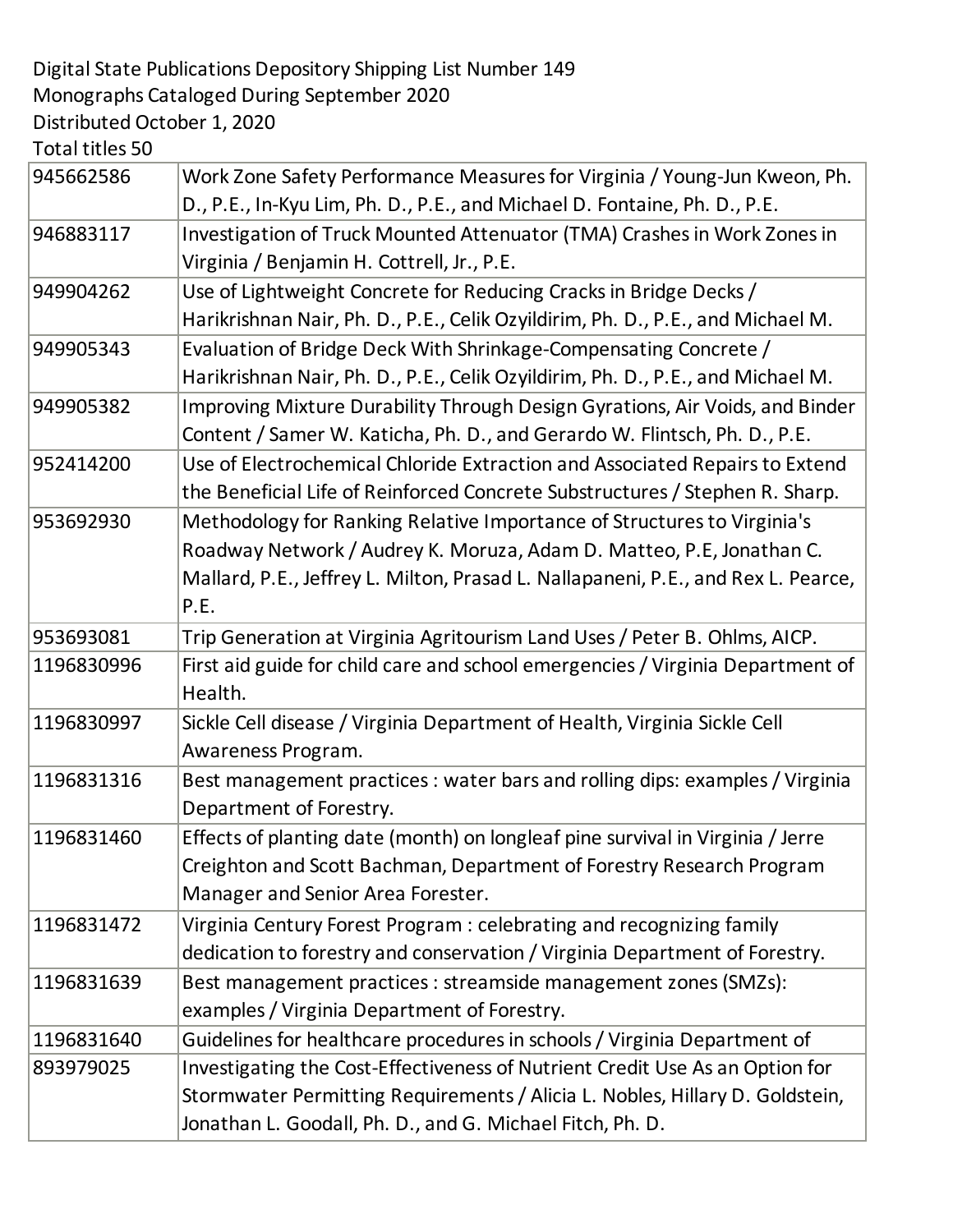Digital State Publications Depository Shipping List Number 149 Monographs Cataloged During September 2020 Distributed October 1, 2020

Total titles 50

| 895267906 | Structural design guidelines for concrete bridge decks reinforced with<br>corrosion-resistant reinforcing bars / Abraham Lama Salomon, graduate<br>research assistant, Cristopher D. Moen, Ph.D., P.E., associate professor, The<br>Charles E. Via, Jr. Department of Civil and Environmental Engineering, Virginia<br>Polytechnic and State University; VCTIR project manager, Stephen R. Sharp,<br>Ph.D., P.E. Virginia Center for Transportation Innovation and Research; in<br>cooperation with the U.S. Department of Transportation, Federal Highway |
|-----------|------------------------------------------------------------------------------------------------------------------------------------------------------------------------------------------------------------------------------------------------------------------------------------------------------------------------------------------------------------------------------------------------------------------------------------------------------------------------------------------------------------------------------------------------------------|
| 897116618 | Standardized Test Method to Quantify Environmental Impacts of Stormwater<br>Pipe Rehabilitation Materials / Andrew J. Whelton, Ph. D., Matthew L. Tabor,<br>Anne Boettcher, Ph. D., Kevin D. White, Ph. D., P.E., Derrick Newman, and<br>Eric J. Seward, Ph. D.                                                                                                                                                                                                                                                                                            |
| 907643030 | Estimation of Subgrade Resilient Modulus Using the Unconfined Compression<br>Test / M. Shabbir Hossain, Ph. D., P.E., and Wan Soo Kim, Ph. D., P.E.                                                                                                                                                                                                                                                                                                                                                                                                        |
| 909584938 | Virginia and West Virginia's Transportation Research Co-Peer Exchange :<br>(June 22-26, 2014) / Donald L. Williams, P.E., David M. Jared, P.E., and William<br>Bill King, Jr., P.E.                                                                                                                                                                                                                                                                                                                                                                        |
| 911493310 | Loudoun County Road Orders 1783-1800 / Patricia B. Duncan, and Ann Brush<br>Miller.                                                                                                                                                                                                                                                                                                                                                                                                                                                                        |
| 914231328 | Synthesis of Trenchless Technologies / Lindsay Ivey Burden, Ph. D., and<br>Edward J. Hoppe, Ph. D., P.E.                                                                                                                                                                                                                                                                                                                                                                                                                                                   |
| 918944469 | An Evaluation of the Economics and Logistics of Animal Mortality Composting<br>for the Virginia Department of Transportation / Audrey K. Moruza, and<br>Bridget M. Donaldson.                                                                                                                                                                                                                                                                                                                                                                              |
| 918944615 | Development of a Catalog of Resilient Modulus Values for Aggregate Base for<br>Use With the Mechanistic-Empirical Pavement Design Guide (MEPDG) / M.<br>Shabbir Hossain, Ph. D., P.E., and D. Stephen Lane.                                                                                                                                                                                                                                                                                                                                                |
| 918945261 | Installation and Laboratory Evaluation of Alternatives to Conventional<br>Polymer Modification for Asphalt / Stacey D. Diefenderfer, Ph. D., P.E., and<br>Kevin K. McGhee, P.E.                                                                                                                                                                                                                                                                                                                                                                            |
| 925474697 | Best Practices and Performance Assessment for Preventive Maintenance<br>Treatments for Virginia Pavements / Edgar de Leon Izeppi, Akyiaa Morrison,<br>Gerardo W. Flintsch, and Kevin K. McGhee.                                                                                                                                                                                                                                                                                                                                                            |
| 945662573 | Continuous friction measurement equipment as a Tool for improving crash<br>rate prediction : a pilot study / Edgar de Leon Izeppi, Ph. D., Samer W.<br>Katicha, Ph. D., Gerardo W. Flintsch, Ph. D., P.E., Ross McCarthy, and Kevin K.                                                                                                                                                                                                                                                                                                                     |